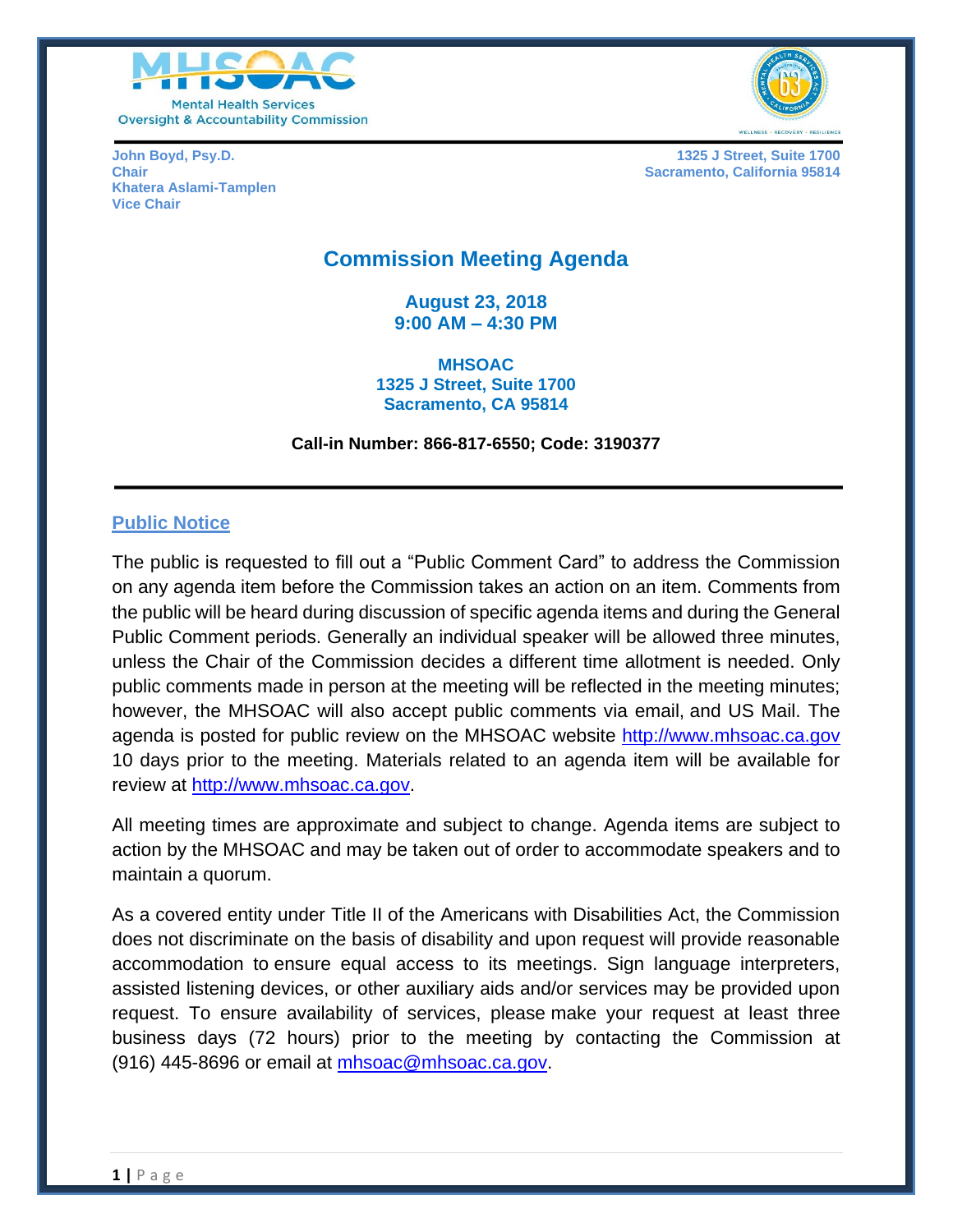



**John Boyd, Psy.D. AGENDA Khatera Aslami-Tamplen** Chair **August 23, 2018** Vice Chair

# **Approximate Times**

### **9:00 AM Convene and Welcome**

Chair John Boyd, Psy.D., will convene the Mental Health Services Oversight and Accountability Commission meeting and will introduce the Transition Age Youth representative, Peter Elias. Roll call will be taken.

#### **9:05 AM Announcements**

# **9:20 AM Action**

#### 1: Approve July 26, 2018 MHSOAC Meeting Minutes

The Commission will consider approval of the minutes from the July 26, 2018 meeting.

- Public Comment
- Vote

#### **9:25 AM Action**

2: Senate Bill 1004 (Wiener and Moorlach) and Senate Bill 192 (Beall) Update

**Presenters:**

- Angela Hill, Representative, Senator Wiener's Office
- Adrienne Shilton, Government Affairs Director, Steinberg Institute
- Greg Cramer, Representative, Senator Beall's Office

The Commission will hear an update on Senate Bill 1004 (Wiener and Moorlach) and Senate Bill 192 (Beall).

- Public Comment
- Vote

# **10:25 AM Action**

3: Monterey County Innovation Plans **Presenters:**

- Amie Miller, Ph.D., Behavioral Health Director, Monterey County
- Wesley Schweikhard, MPP, Management Analyst, Monterey County

The Commission will consider approval of \$1,240,000 to support the Activities for Increasing Latino Engagement Innovation Project, and \$1,234,000 to support the Transportation Coaching by Wellness Navigators Innovation Project for Monterey County.

- Public Comment
- Vote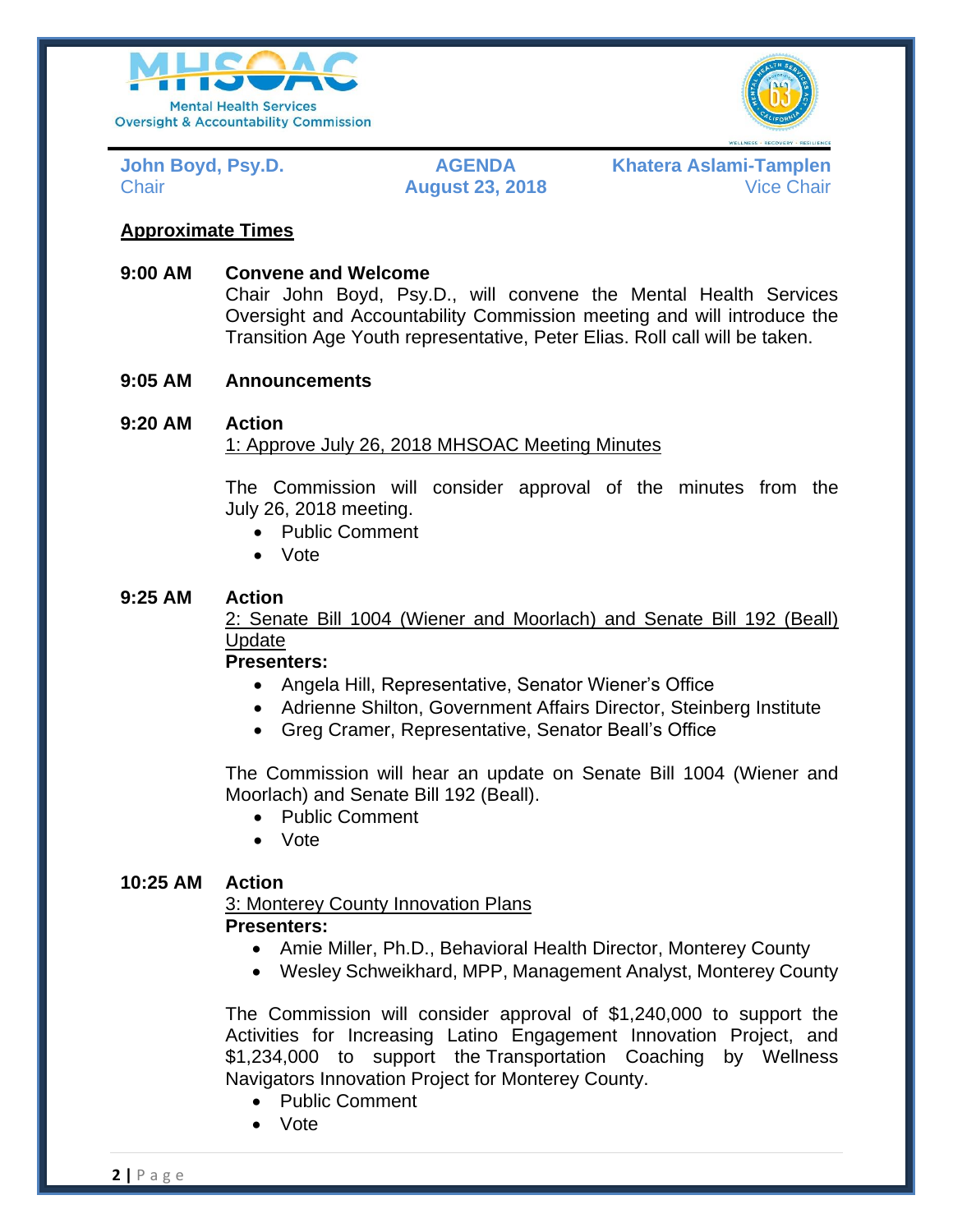#### **11:45 AM Information**

4: Executive Director Report Out **Presenter:** Toby Ewing, Ph.D., Executive Director

Executive Director Ewing will report out on projects underway and other matters relating to the ongoing work of the Commission.

#### **Enclosures:**

(1) The Motions Summary from the July 26, 2018 Meeting; (2) Evaluation Dashboard; (3) Innovation Dashboard (4) Presentation Guidelines; (5) Calendar of Commission activities; (6) Department of Health Care Services Revenue and Expenditure Reports status update; (7) Legislative Report to the Commission

Public Comment

#### **12:00 PM Lunch Break**

#### **1:15 PM Action**

5: Santa Clara County Innovation Plan **Presenters:**

- Toni Tullys, MPA, Director, Behavioral Health Services, Santa Clara County
- Steve Adelsheim, MD, Director, Stanford Center for Youth Mental Health and Wellbeing
- Cha See, Ph.D., Program Manager, School Linked Services, Santa Clara County

The Commission will consider approval of \$14,960,943 to support the Santa Clara County *headspace* Innovation Project.

- Public Comment
- Vote

#### **2:05 PM Action**

6: San Diego County Innovation Plan **Presenters:**

- Alfredo Aguirre, LCSW, Behavioral Health Services Director, San Diego County
- Yael Koenig, LCSW, Behavioral Health Services Deputy Director, San Diego County
- Dean Sidelinger, MD, MPH, Child Health Medical Officer, San Diego County

The Commission will consider approval of \$4,773,040 to support the San Diego County Accessible Depression and Anxiety Postpartum Treatment (ADAPT) Innovation Project.

- Public Comment
- Vote